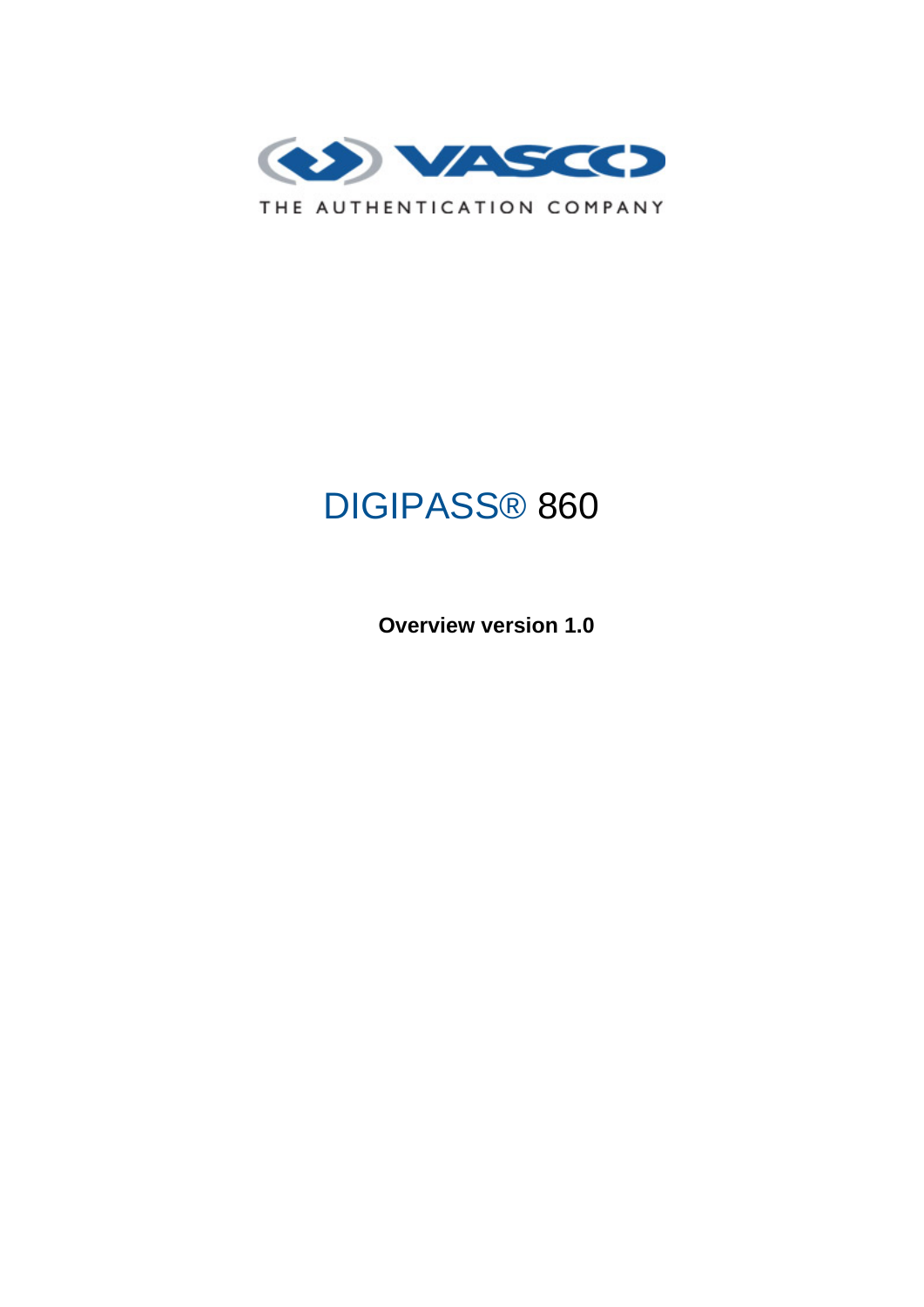The names of the other products mentioned are trademarks of their respective owners.



This hardware key is in compliance with the following test specification:

CEI EN 61000-4-2; CEI EN 61000-4-3; CISPR22

as required by:

CEI EN 61000-6-1, CEI EN 61000-6-2, CEI EN 61000-6-3, CEI EN 61000-6-4 which are specified for the following test:

- "ESD Immunity test"
- "Radiated radio-frequency and electromagnetic field immunity test"
- "Radiated Emission Verification"

## **In compliance with the "Essential Requisites" for the EMC Directives 89/336/EEC and 2004/108/EEC**



# FCC ID: UZ4-AAA

VASCO DATA SECURITY NV/SA Digipass 860 $(^{1})$  $(^{1})$  $(^{1})$ Supply: 5V DC Absorption: 30 mA

This device complies with Part 15 of the FCC Rules. Operation is subject to the following two conditions: (1) this device may not cause harmful interference, and (2) this device must accept any interference received, including interference that may cause undesired operation.

NOTE: This equipment has been tested and found to comply with the limits for a Class B digital device, pursuant to Part 15 of the FCC Rules. These limits are designed to provide reasonable protection against harmful interference in a residential installation. This equipment generates, uses and can radiate radio frequency energy and, if not installed and used in accordance with the instructions, may cause harmful interference to radio communications. However, there is no guarantee that interference will not occur in a particular installation. If this equipment does cause harmful interference to radio or television reception, which can be determined by turning the equipment off and on, the user is encouraged to try to correct the interference by one or more of the following measures:

- Reorient or relocate the receiving antenna.
- Increase the separation between the equipment and receiver.
- Connect the equipment into an outlet on a circuit different from that to which the receiver is connected.
- Consult the dealer or an experienced radio/TV technician for help.

*Caution: changes or modifications not expressly approved by the party responsible for compliance could void the user's authority to operate the equipment.*

# IMPORTANT REMARKS

 $\overline{a}$ 

Due to the limited space on the product shell, all FCC certification references are on this technical manual.

<span id="page-1-0"></span> $1$  The models subjected to this mark are the following: ITSEC-I, ITSEC-P and FIPS.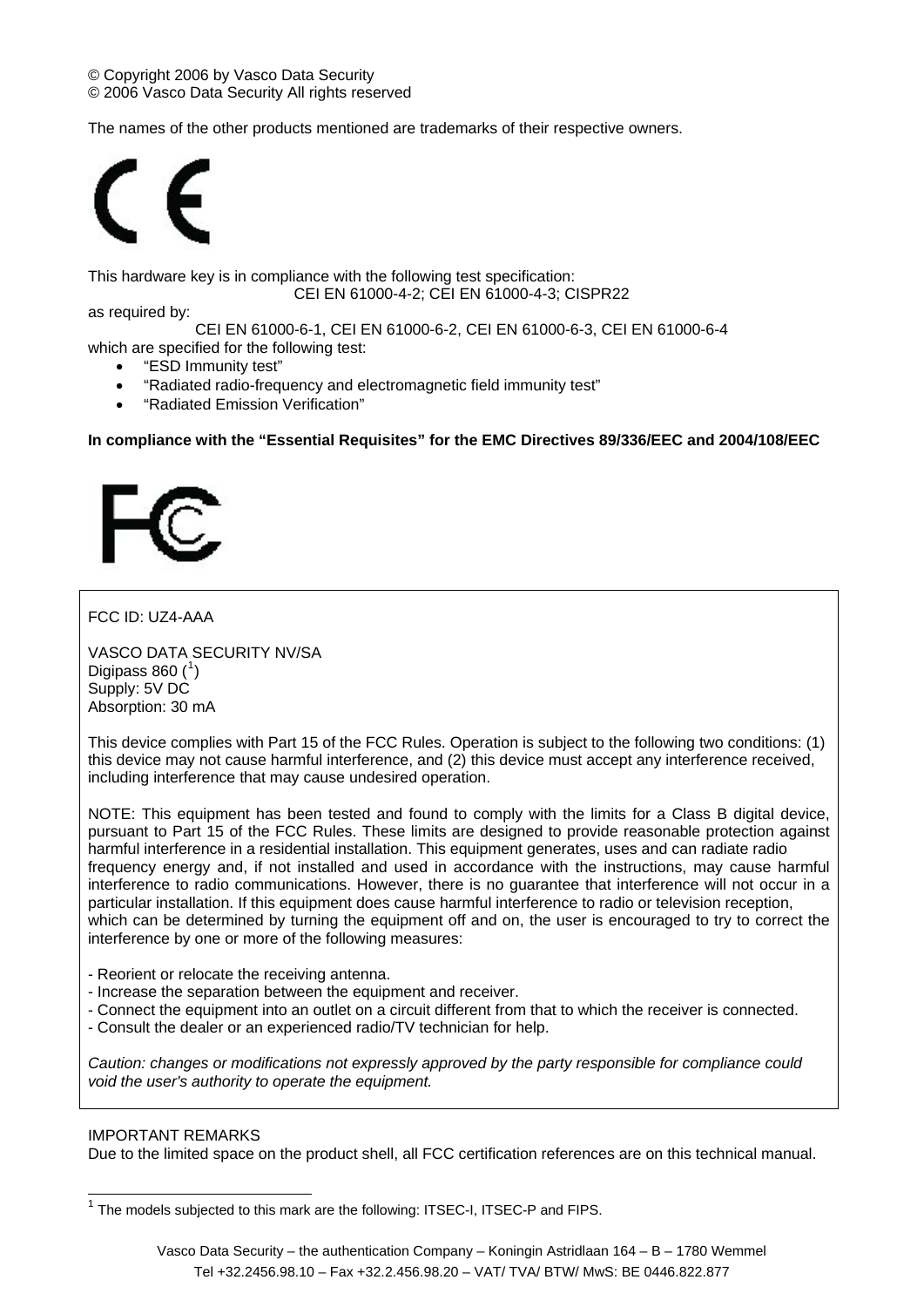



# DIGIPASS® 860

For banks and other organizations who need strong user authentication, digital signature functionality and hassle free remote user authentication, DIGIPASS 860 is an hybrid security device that supports both PKI and one-time password generation in one single product. DIGIPASS 860 is based upon 'state-of-the-art' technology and offers additional added value to the user.

DIGIPASS 860 is a hybrid security device enabling strong two factor authentication based upon the knowledge of a password or PIN and the possession of secrets stored in the products. DIGIPASS 860 offers both DIGIPASS one-time passwords generation and PKI capabilities in one single device.

The DIGIPASS one-time password generation provides strong, hassle free, remote user authentication.

The PKI functionality provides document signing; strong authentication against PKI enable software systems (operating systems, virtual private networks, applications); as well as e-mail, file and disk encryption.

**All DIGIPASS strong authentication products can be deployed concurrently to match your company's specific requirements.**

#### **FUNCTIONS**

- Document authentication through the generation and validation of digital signatures
- Strong user authentication against PKI enabled software systems providing single sign-on functionality
- Strong remote user authentication through the generation of one-time passwords

#### **FEATURES**

- Secure storage of certificates, credentials, encrypt-tion keys, strong static passwords and user data (memory stick)
- On-board generation of PKI key sets
- E-mail, file and disk encryption
- PKI functionality based upon highly secure smart card technology

#### **BENEFITS**

- Support of both one-time password generation and PKI DIGIPASS in one single device
- 'State-of-the-art' technology and highly secure: leveraging VASCO DIGIPASS technology and Infineon smart card technology
- Added value for users: memory stick functionality, file & disk encryption
- Involves minimal IT effort and maintenance
- Fully customizable (logo, color)